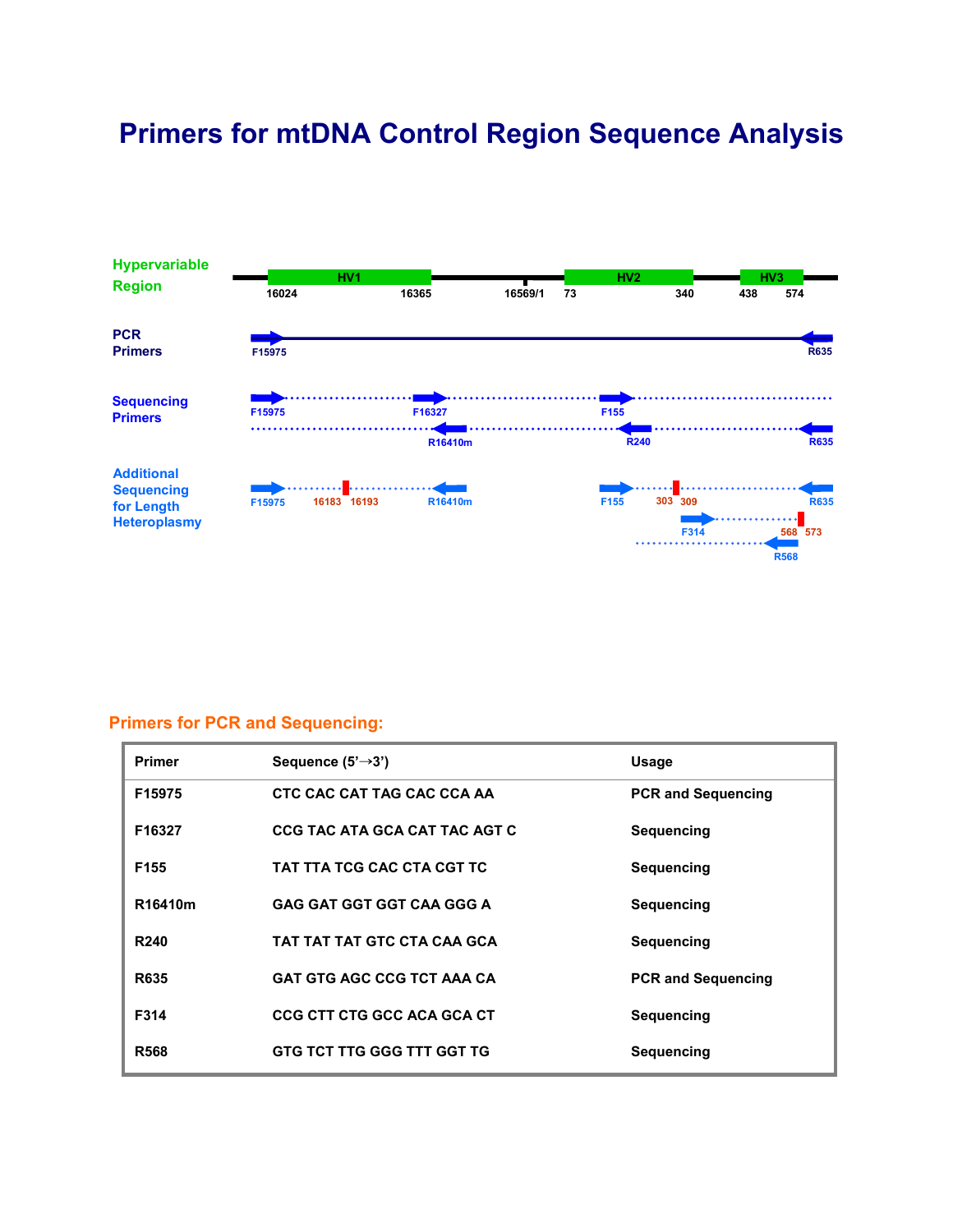# **Primers for mtDNA Control Region Sequence Analysis**



## **Primers for mtDNA HV Region Sequence Analysis**



#### **Primers for PCR and Sequencing:**

| <b>Primer</b> | Sequence $(5' \rightarrow 3')$    | <b>Usage</b>              |
|---------------|-----------------------------------|---------------------------|
| F15975        | CTC CAC CAT TAG CAC CCA AA        | <b>PCR and Sequencing</b> |
| F16524        | AAG CCT AAA TAG CCC ACA CG        | $\boldsymbol{n}$          |
| F015          | CAC CCT ATT AAC CAC TCA CG        | $\boldsymbol{n}$          |
| F403          | TCT TTT GGC GGT ATG CAC TTT       | $\boldsymbol{n}$          |
| R16410m       | <b>GAG GAT GGT GGT CAA GGG A</b>  | $\boldsymbol{n}$          |
| <b>R042</b>   | AGA GCT CCC GTG AGT GGT TA        | $\boldsymbol{n}$          |
| R389          | CTG GTT AGG CTG GTG TTA GG        | n                         |
| <b>R635</b>   | <b>GAT GTG AGC CCG TCT AAA CA</b> | W                         |